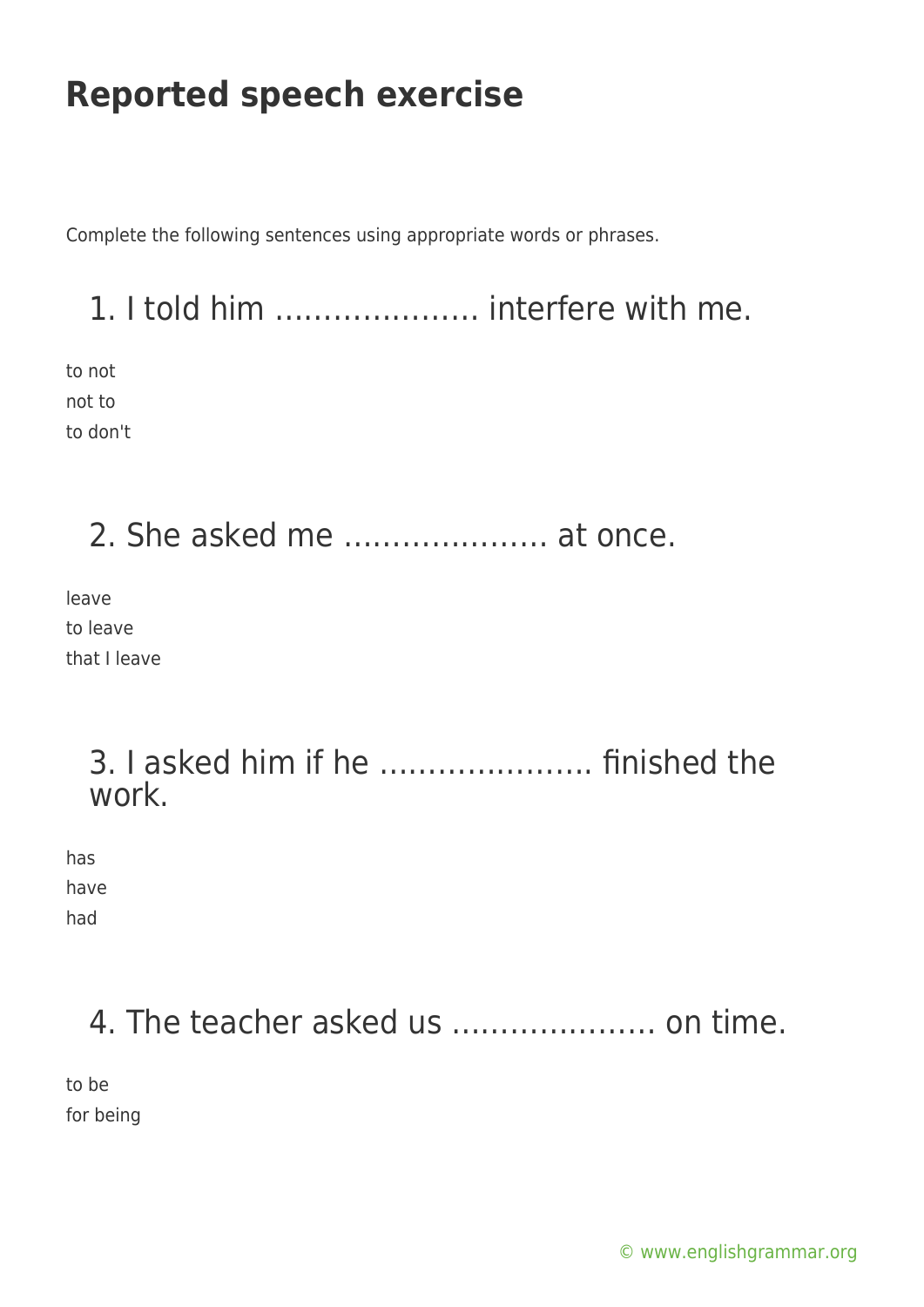5. He asked if he …………………. leave early.

can could

# 6. They asked me ………………….. joining them.

that I was if I was if I am

### 7. He …………………. me to come.

asked asked me

#### 8. She said that she ………………. anything from him.

hasn't heard hadn't heard Either could be used here

## 9. She told me …………………. she wasn't coming.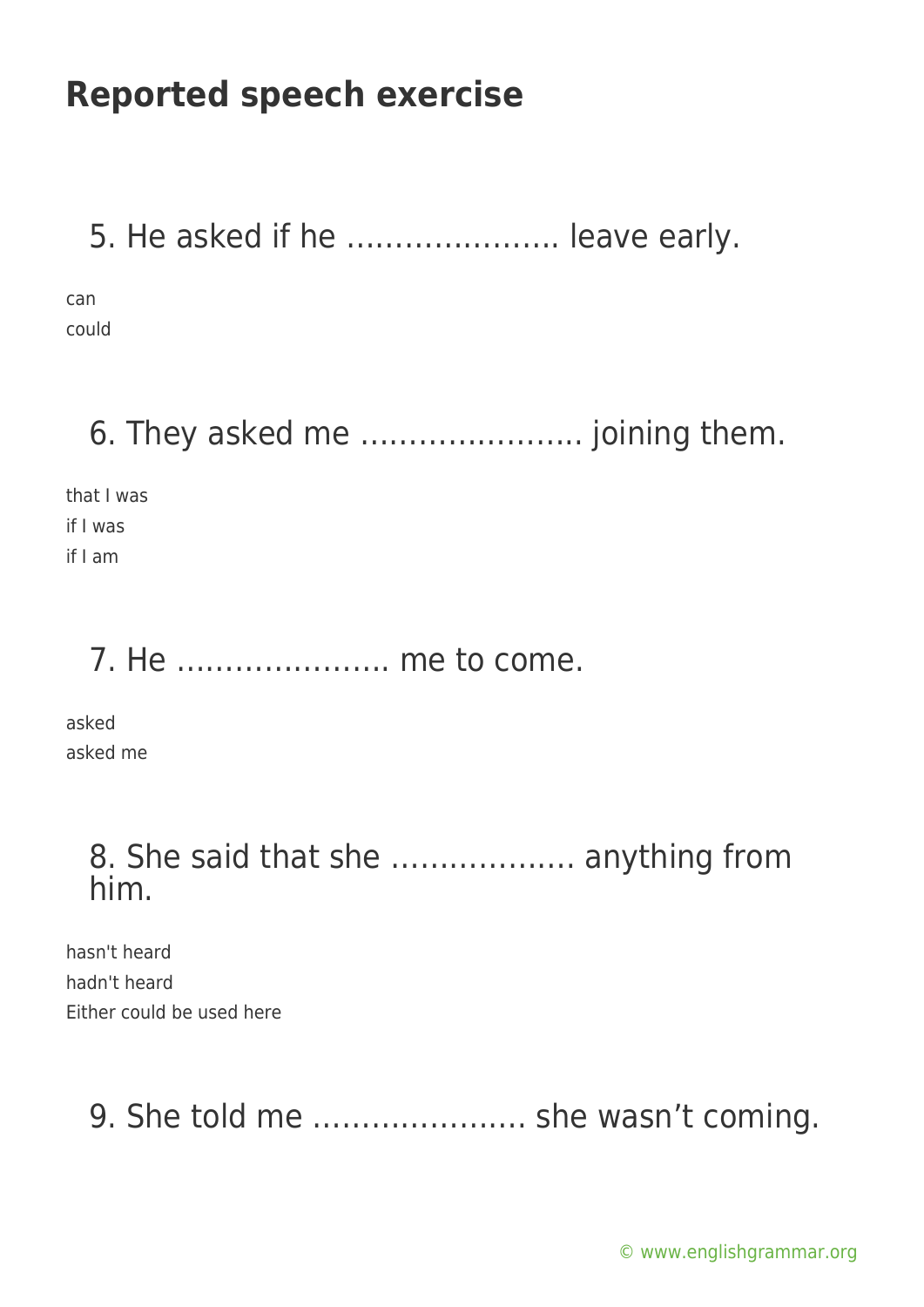Please select 2 correct answers

that why what

## 10. I asked him what ………………….

was his problem his problem was

#### Answers

- 1. I told him not to interfere with me.
- 2. She asked me to leave at once.
- 3. I asked him if he had finished the work.
- 4. The teacher asked us to be on time.
- 5. He asked if he could leave early.
- 6. They asked me if I was joining them.
- 7. He asked me to come.
- 8. She said that she hadn't heard anything from him.